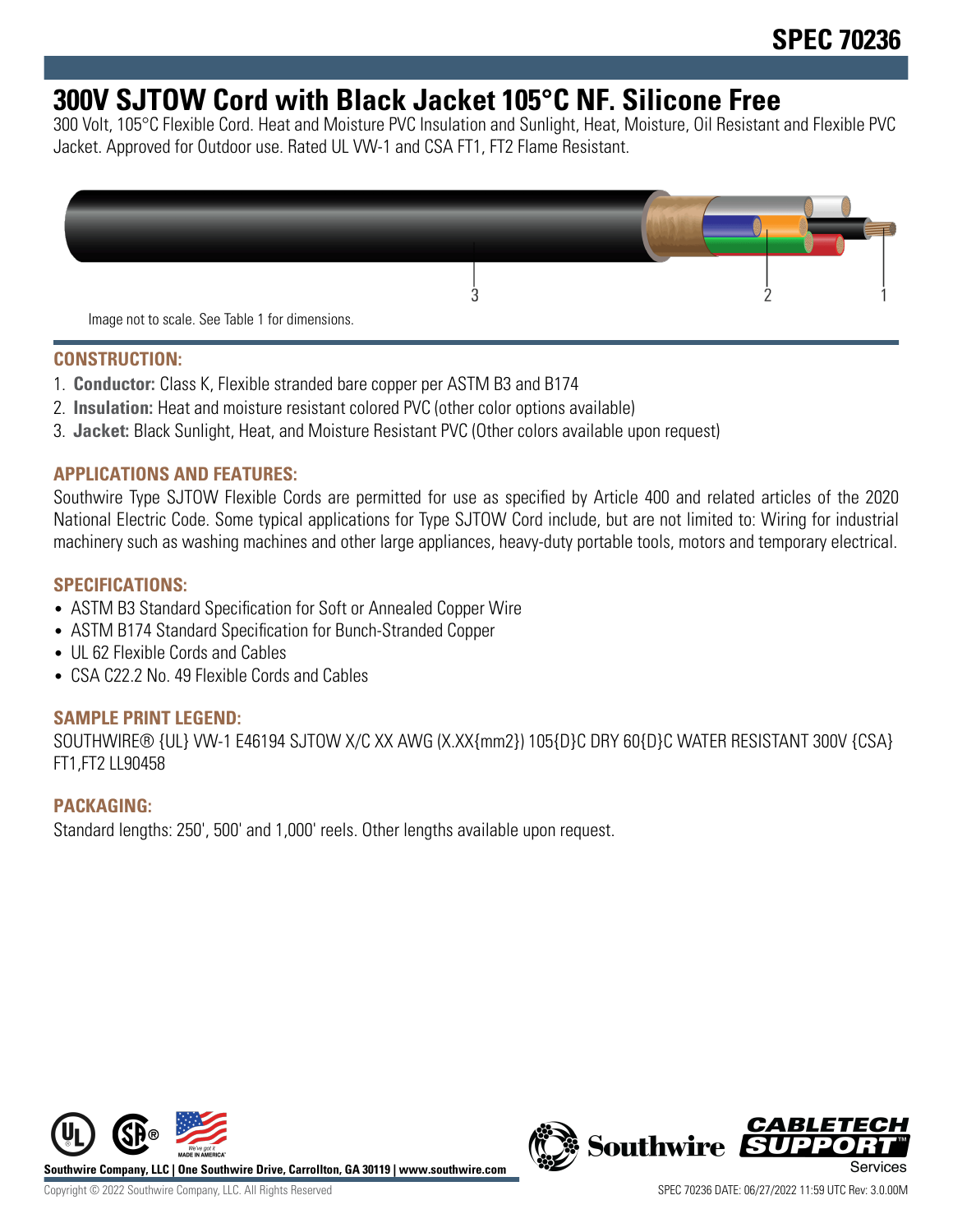# **Table 1 – Weights and Measurements**

| Cond. Size | Cond. Number   | Cond. Strands  | Insul. Thickness | Jacket Thickness | Approx. OD | Approx. Weight | Ampacity * |
|------------|----------------|----------------|------------------|------------------|------------|----------------|------------|
| AWG/Kcmil  | Count          | $# \times$ AWG | mil              | mil              | inch       | lb/1000ft      | Amp        |
| 18         | $\overline{2}$ | 16/30          | 30               | 30               | 0.300      | 46             | 10         |
| 18         | 3              | 16/30          | 30               | 30               | 0.315      | 55             | 10         |
| 18         | $\overline{4}$ | 16/30          | 30               | 30               | 0.345      | 70             | 7          |
| 18         | 6              | 16/30          | 30               | 30               | 0.420      | 106            | 7          |
| 16         | $\overline{2}$ | 26/30          | 30               | 30               | 0.320      | 58             | 13         |
| 16         | 3              | 26/30          | 30               | 30               | 0.330      | 68             | 13         |
| 16         | 6              | 26/30          | 30               | 30               | 0.390      | 98             | 10         |
| 14         | 2              | 41/30          | 30               | 30               | 0.340      | 72             | 18         |
| 14         | 3              | 41/30          | 30               | 30               | 0.375      | 93             | 18         |
| 14         | 4              | 41/30          | 30               | 30               | 0.405      | 113            | 15         |
| 14         | 5              | 41/30          | 30               | 30               | 0.473      | 151            | 15         |
| 12         | $\overline{2}$ | 65/30          | 30               | 30               | 0.420      | 110            | 25         |
| 12         | 3              | 65/30          | 30               | 45               | 0.450      | 139            | 25         |
| 12         | 4              | 65/30          | 30               | 45               | 0.480      | 167            | 20         |
| 12         | 5              | 65/30          | 30               | 45               | 0.530      | 208            | 20         |

All dimensions are nominal and subject to normal manufacturing tolerances

◊ Cable marked with this symbol is a standard stock item

\* Ampacities are based on TABLE 400.5(A)(1) of the 2020 National Electrical Code and CEC Table 12.

#### **Table 2 – Weights and Measurements (Metric)**

| Cond. Size | Cond. Number    | Cond. Strands  | Insul. Thickness | Jacket Thickness | Approx. OD | Approx. Weight | Ampacity *     |
|------------|-----------------|----------------|------------------|------------------|------------|----------------|----------------|
| AWG/Kcmil  | Count           | $# \times$ AWG | mm               | mm               | mm         | kg/km          | Amp            |
| 18         | $\overline{2}$  | 16/30          | 0.76             | 0.76             | 7.62       | 68             | 10             |
| 18         | 3               | 16/30          | 0.76             | 0.76             | 8.00       | 82             | 10             |
| 18         | 4               | 16/30          | 0.76             | 0.76             | 8.76       | 104            | $\overline{7}$ |
| 18         | 6               | 16/30          | 0.76             | 0.76             | 10.67      | 158            | 7              |
| 16         | $\overline{2}$  | 26/30          | 0.76             | 0.76             | 8.13       | 86             | 13             |
| 16         | 3               | 26/30          | 0.76             | 0.76             | 8.38       | 101            | 13             |
| 16         | 6               | 26/30          | 0.76             | 0.76             | 9.91       | 146            | 10             |
| 14         | 2               | 41/30          | 0.76             | 0.76             | 8.64       | 107            | 18             |
| 14         | 3               | 41/30          | 0.76             | 0.76             | 9.52       | 138            | 18             |
| 14         | 4               | 41/30          | 0.76             | 0.76             | 10.29      | 168            | 15             |
| 14         | 5               | 41/30          | 0.76             | 0.76             | 12.01      | 225            | 15             |
| 12         | $\overline{2}$  | 65/30          | 0.76             | 0.76             | 10.67      | 164            | 25             |
| 12         | 3               | 65/30          | 0.76             | 1.14             | 11.43      | 207            | 25             |
| 12         | 4               | 65/30          | 0.76             | 1.14             | 12.19      | 249            | 20             |
| 12         | $5\phantom{.0}$ | 65/30          | 0.76             | 1.14             | 13.46      | 310            | 20             |